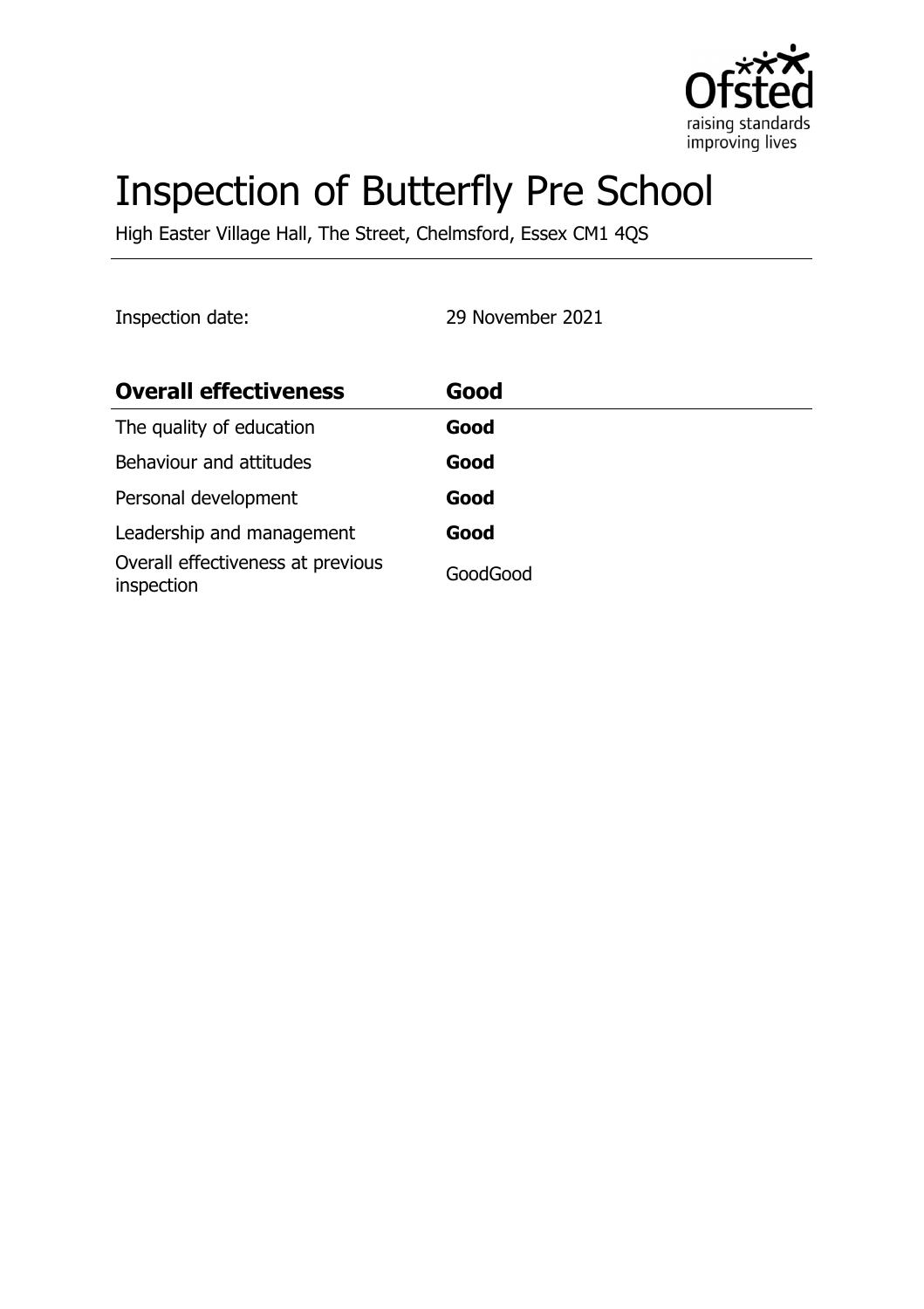

# **What is it like to attend this early years setting?**

## **The provision is good**

Children settle quickly and are good communicators. They talk to each other and staff, sharing what they have done over the weekend. Children listen and respond to staff's questions, using ever increasing complex words. They develop a love of books and enjoy stories which staff read to them. Children behave well. They patiently wait for their turn and share resources willingly. Children carefully watch the sand timer count down, commenting that it is almost their turn. Children develop good independence skills. They put on their own coats and manage their self-care needs confidently.

Children make good progress in relation to their individual starting points. Those with identified gaps in their learning are catching up, partly due to the high staffto-child ratio. This enables children to receive almost one-to-one attention and support. Children have endless opportunities to develop their early writing skills. Mark-making materials, such as paper and crayons, are freely available which encourages children to write for a purpose during their play. Children know the daily routines well. They promptly line up to wash their hands ready for snack or lunchtime. Children enjoy daily opportunities to play outside in the fresh air, which helps to support their health and well-being.

## **What does the early years setting do well and what does it need to do better?**

- $\blacksquare$  Staff observe children to find out their interests and what they can do. They use this information to plan for what children need to learn next. For example, when children share that they want to 'build London', staff plan accordingly to enable children to use their imaginative skills to create their own version of the city. Staff provide small building blocks and resources, such as hard hats, toy traffic cones and clipboards to support children's interest and play.
- Staff provide a wide range of activities for children. However, sometimes, staff are a little over eager and do not fully consider how children will access and use the resources. For example, too many foam letters in the sand tray hinders the enjoyment of children who just wish to play in the sand.
- $\blacksquare$  Children enjoy creating birthday cakes from dough, which they decorate with candles and 'cook' in the toy oven. They quickly recognise the different numbers on the candles and proudly tell staff what number they have. This helps to support their mathematical development.
- Children delight in being able to decorate Christmas trees themselves. Staff provide artificial Christmas trees and a big box of tinsel and baubles. Children carefully search through the box, finding textured baubles and coloured tinsel before arranging their chosen decorations on the tree. Staff encourage children to talk about what they have found and how they are going to decorate the tree. This helps to support their communication and language skills.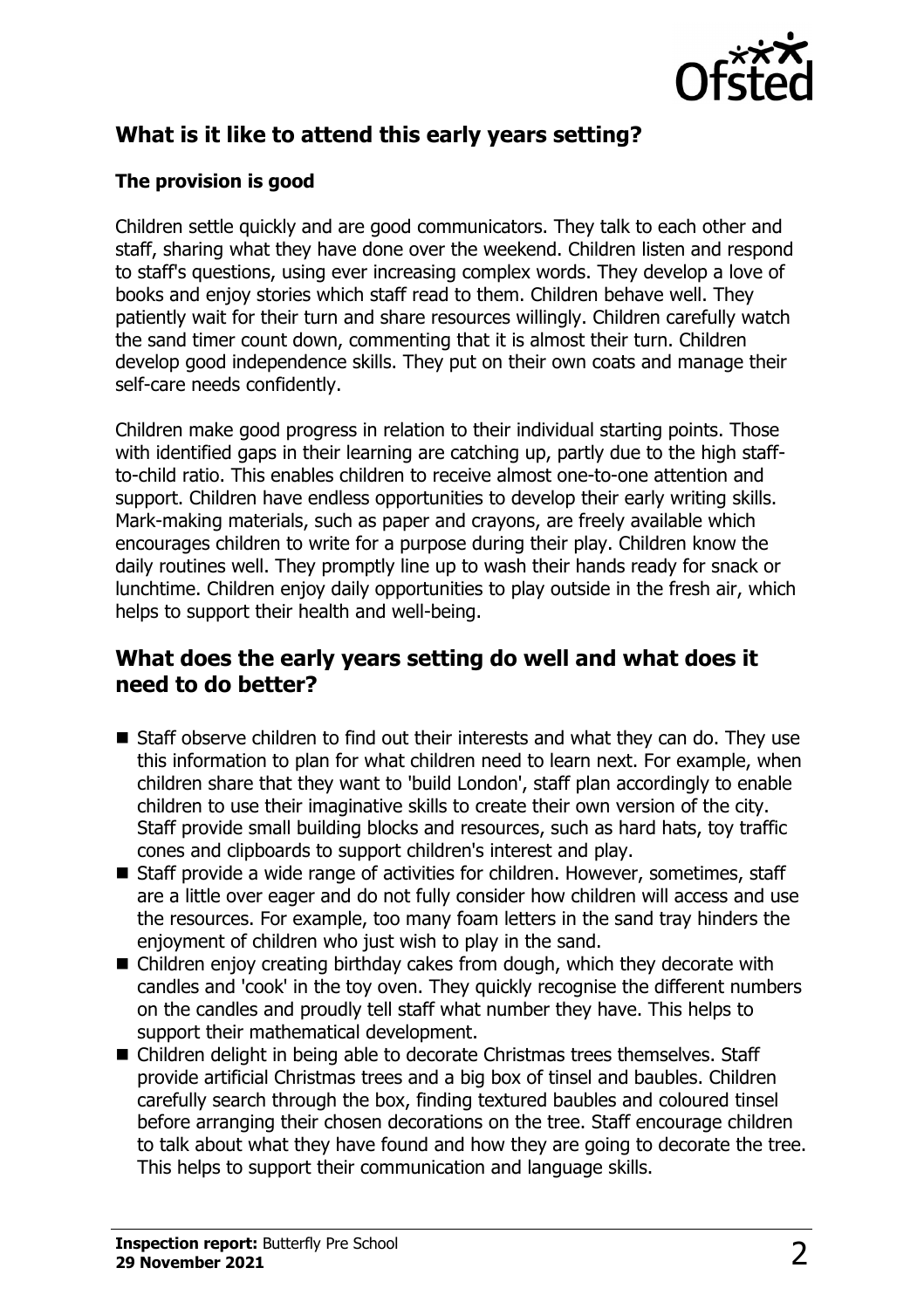

- $\blacksquare$  Partnerships with parents are good. Since the start of the COVID-19 pandemic, parents no longer enter the building but are met at the main door. This provides opportunities for parents and staff to exchange information about how their children have been at home and in the pre-school.
- $\blacksquare$  Staff have regular opportunities for supervision meetings with the manager. They discuss their practice and professional development. However, training is not consistently focused on raising the quality of education to the highest level.
- Recruitment procedures are robust and help to ensure that staff and volunteers are suitable to be with children. For example, the manager regularly checks on staff's suitability and requests that seasonal volunteers, such as 'Father Christmas', provide a clear Disclosure and Barring Service check prior to being allowed with the children. This helps to ensure that children are safe.
- Partnerships with local schools are effective. Staff share information about children's learning and development with school teachers who call or visit the pre-school. Staff also provide children opportunities to practise changing their clothes ready for physical education lessons, to help develop their confidence at being in a new environment.
- Staff have relevant contact details for local professionals, such as speech and language therapists which they can access should the need arise. This helps to provide targeted support where gaps are identified in children's learning.

# **Safeguarding**

The arrangements for safeguarding are effective.

Staff have a good understanding of their roles and responsibilities to safeguard children. They regularly renew their child protection training to ensure that they have a clear understanding of the signs and symptoms which may indicate that a child is at risk of harm or abuse. Staff know where to find contact details for their local safeguarding board and who to contact in the event of an allegation against a colleague or the manager.

# **What does the setting need to do to improve?**

#### **To further improve the quality of the early years provision, the provider should:**

- consider ways to increase children's engagement in activities
- $\blacksquare$  target staff training to raise the quality of education to the highest level.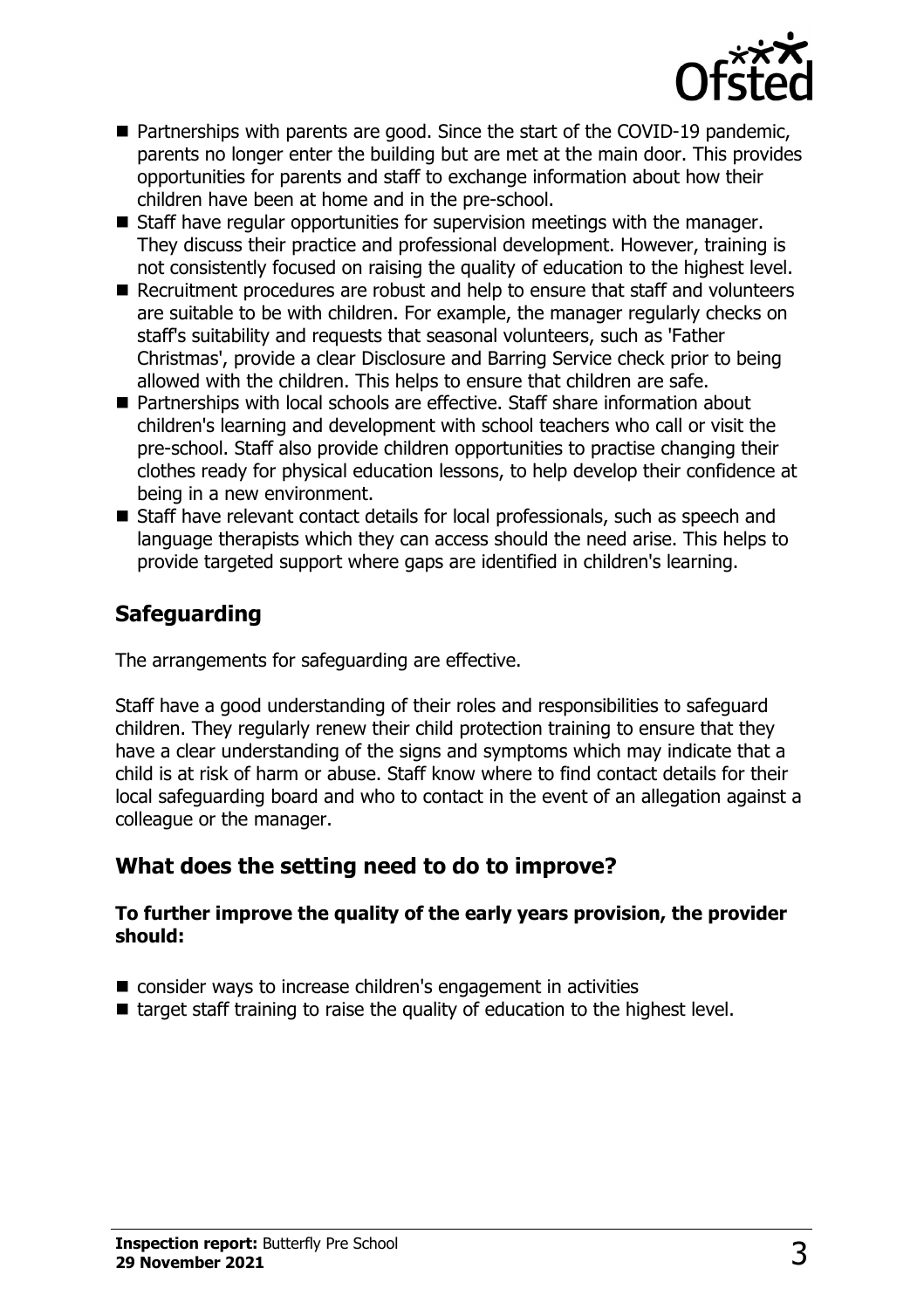

| <b>Setting details</b>                         |                                                                                      |
|------------------------------------------------|--------------------------------------------------------------------------------------|
| Unique reference number                        | EY494127                                                                             |
| <b>Local authority</b>                         | <b>Essex</b>                                                                         |
| <b>Inspection number</b>                       | 10216055                                                                             |
| <b>Type of provision</b>                       | Childcare on non-domestic premises                                                   |
| <b>Registers</b>                               | Early Years Register, Compulsory Childcare<br>Register, Voluntary Childcare Register |
| Day care type                                  | Sessional day care                                                                   |
| Age range of children at time of<br>inspection | 2 to $4$                                                                             |
| <b>Total number of places</b>                  | 30                                                                                   |
| Number of children on roll                     | 16                                                                                   |
| Name of registered person                      | Hulbert, Jayne Anne Louise                                                           |
| Registered person unique<br>reference number   | RP515807                                                                             |
| <b>Telephone number</b>                        | 07850113477                                                                          |
| Date of previous inspection                    | 13 November 201713 November 2017                                                     |

# **Information about this early years setting**

Butterfly Pre School registered in 2015. The pre-school employs five members of childcare staff. Of these, three hold appropriate early years qualifications at level 3. The pre-school opens from Monday to Friday during term time. Sessions are from 9am until 3pm. The pre-school provides funded early education for two-, threeand four-year-old children.

# **Information about this inspection**

#### **Inspector**

Sue Mann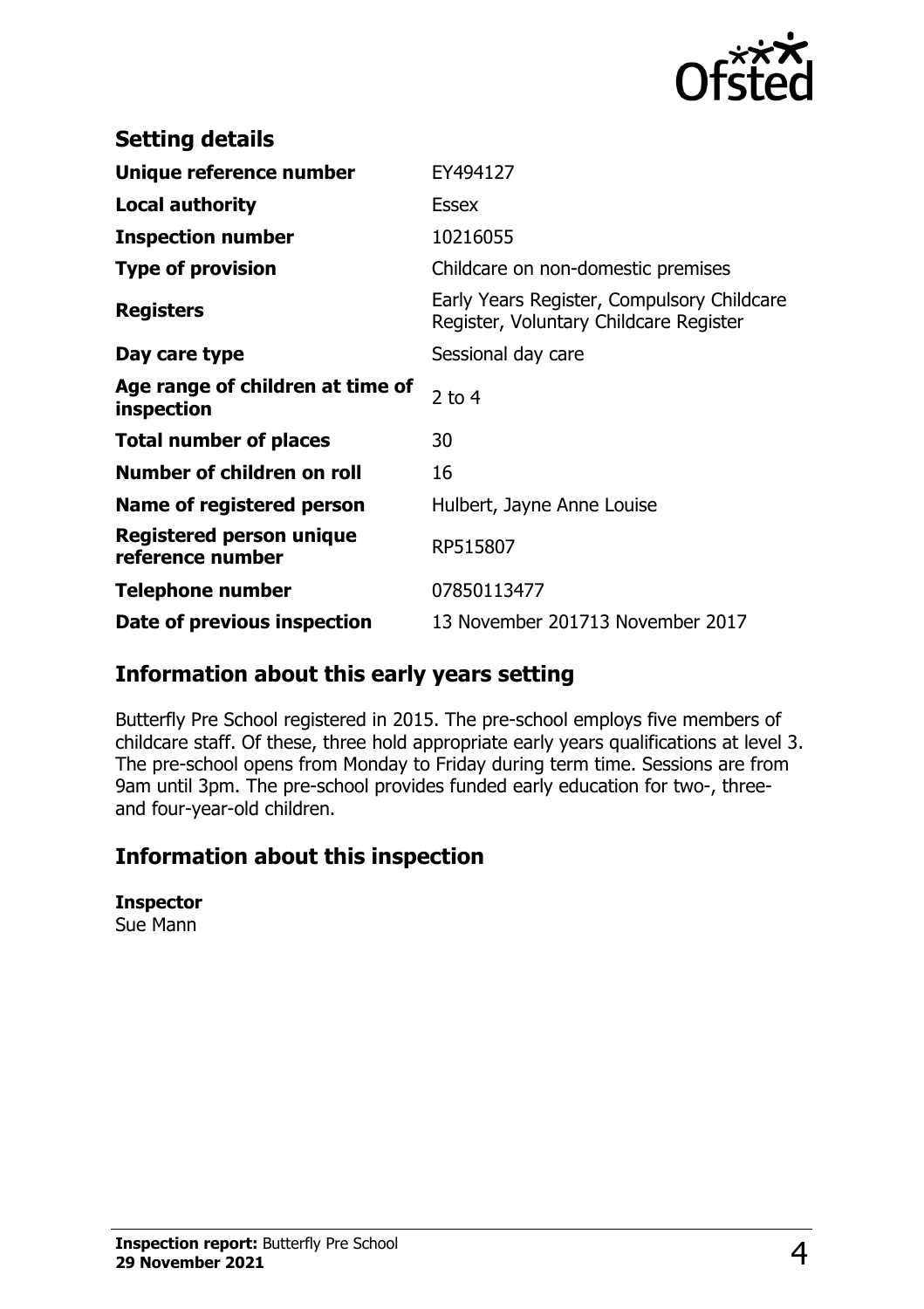

### **Inspection activities**

- $\blacksquare$  This was the first routine inspection the provider received since the COVID-19 pandemic began. The inspector discussed the impact of the pandemic with the provider and has taken that into account in their evaluation of the provider.
- $\blacksquare$  The inspector viewed all areas of the provision and discussed the safety and suitability of the premises.
- $\blacksquare$  The manager and the inspector completed a learning walk together and discussed their curriculum and what it is that they want children to learn.
- $\blacksquare$  Children spoke to the inspector during the inspection.
- The inspector observed the quality of education being provided, indoors and outdoors, and assessed the impact that this was having on children's learning.
- $\blacksquare$  The manager showed the inspector documentation to demonstrate the suitability of staff.

We carried out this inspection under sections 49 and 50 of the Childcare Act 2006 on the quality and standards of provision that is registered on the Early Years Register. The registered person must ensure that this provision complies with the statutory framework for children's learning, development and care, known as the early years foundation stage.

If you are not happy with the inspection or the report, you can [complain to Ofsted](http://www.gov.uk/complain-ofsted-report).